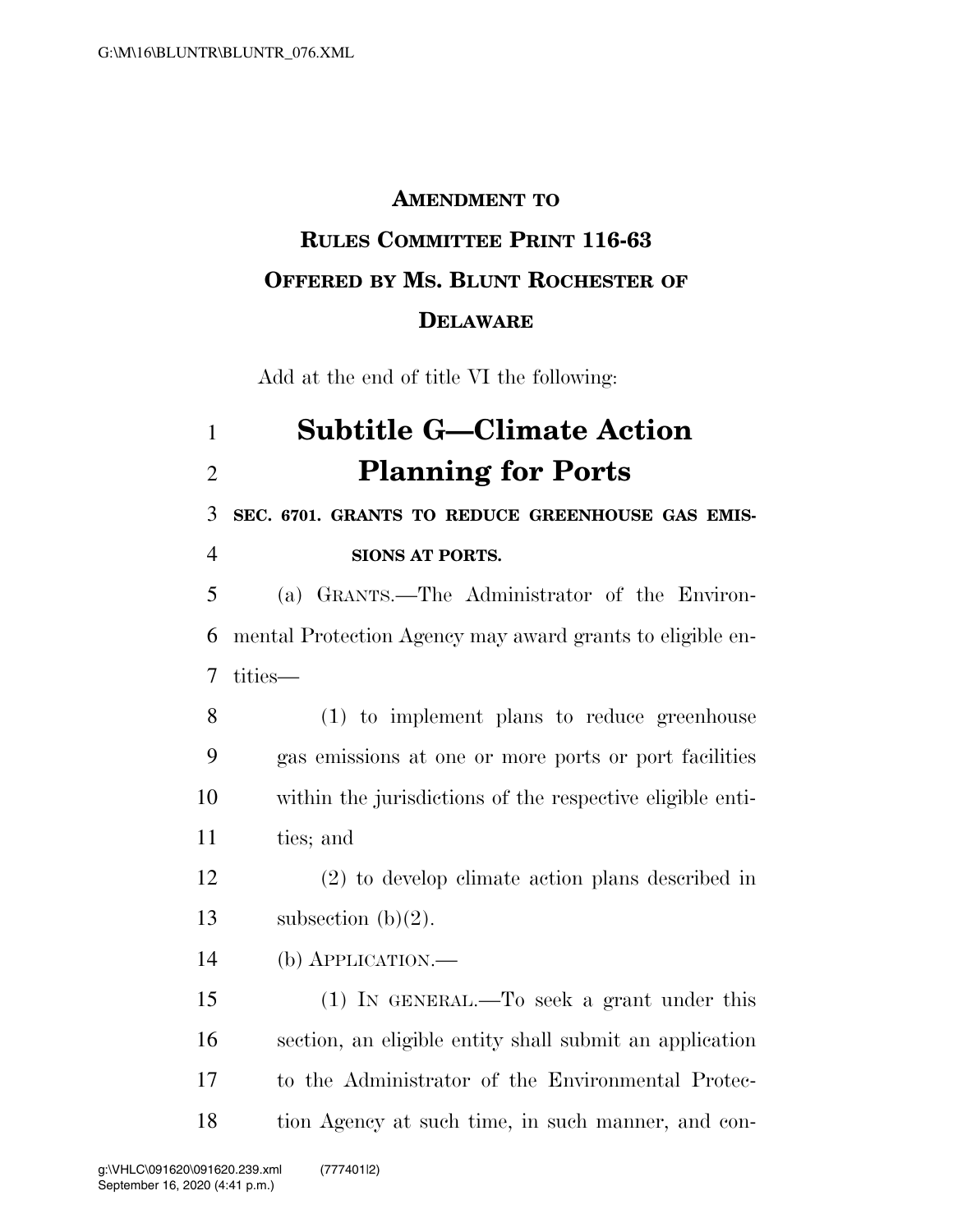| $\mathbf{1}$   | taining such information and assurances as the Ad-    |
|----------------|-------------------------------------------------------|
| $\overline{2}$ | ministrator may require.                              |
| 3              | (2) CLIMATE ACTION PLAN.—At a minimum,                |
| $\overline{4}$ | each such application shall contain—                  |
| 5              | (A) a detailed and strategic plan, to be              |
| 6              | known as a climate action plan, that outlines         |
| $\overline{7}$ | how the eligible entity will develop and imple-       |
| 8              | ment climate change mitigation or adaptation          |
| 9              | measures through the grant; or                        |
| 10             | (B) a request pursuant to subsection                  |
| 11             | $(a)(2)$ for funding for the development of a cli-    |
| 12             | mate action plan.                                     |
| 13             | (3) REQUIRED COMPONENTS.—A climate action             |
| 14             | plan under paragraph $(2)$ shall demonstrate that the |
| 15             | measures proposed to be implemented through the       |
| 16             | grant                                                 |
| 17             | (A) will reduce greenhouse gas emissions              |
| 18             | at the port or port facilities involved pursuant      |
| 19             | to greenhouse gas emission reduction goals set        |
| 20             | forth in the climate action plan;                     |
| 21             | (B) will reduce other air pollutants at the           |
| 22             | port or port facilities involved pursuant to cri-     |
| 23             | teria pollutant emission reduction goals<br>set       |
| 24             | forth in the climate action plan;                     |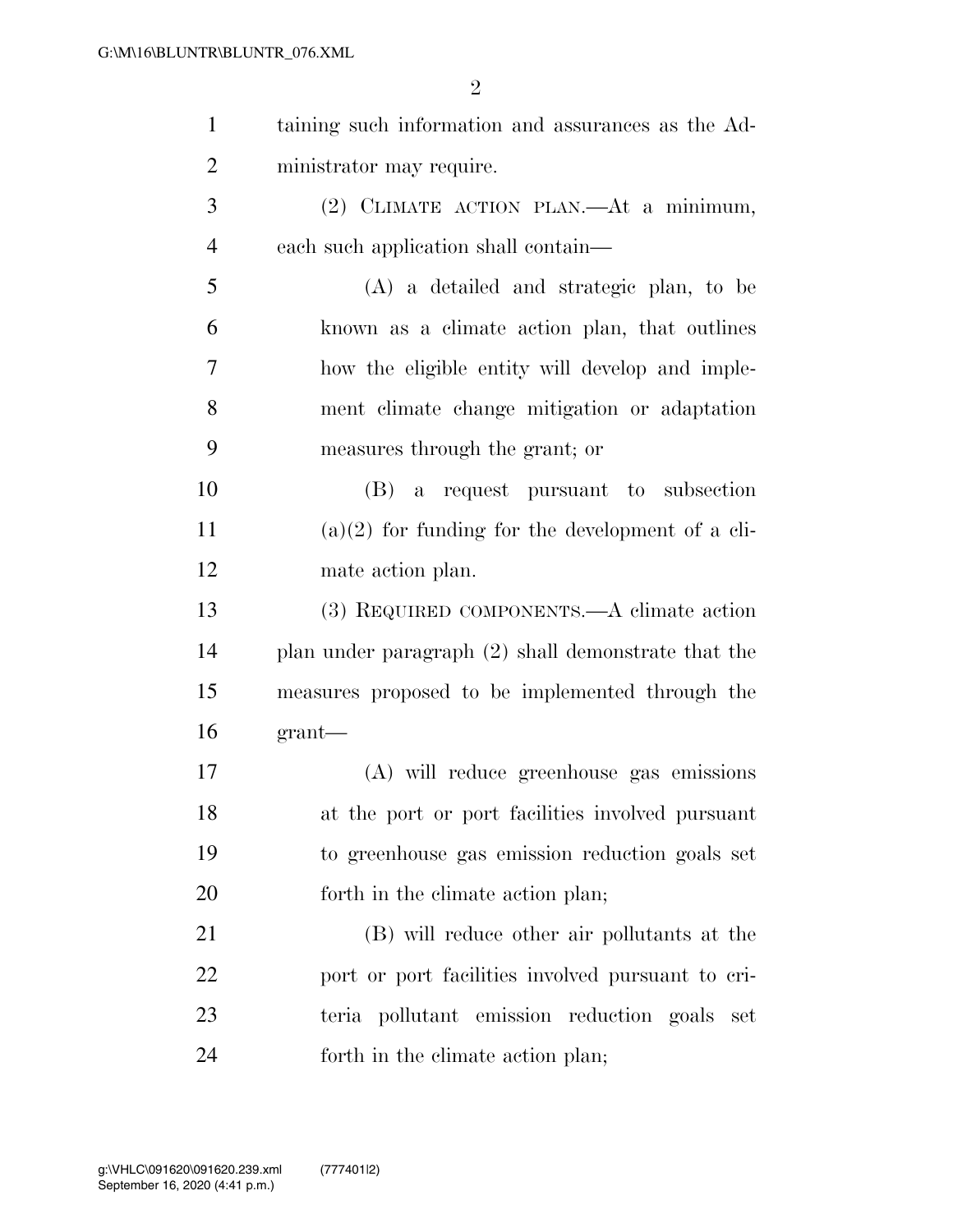| $\mathbf{1}$   | (C) will implement emissions accounting           |
|----------------|---------------------------------------------------|
| $\overline{2}$ | and inventory practices to determine baseline     |
| 3              | emissions and measure progress; and               |
| $\overline{4}$ | (D) will ensure labor protections for work-       |
| 5              | ers employed directly at the port or port facili- |
| 6              | ties involved, including by—                      |
| 7              | (i) demonstrating that implementation             |
| 8              | of the measures proposed to be imple-             |
| 9              | mented through the grant will not result in       |
| 10             | a net loss of jobs at the port or port facili-    |
| 11             | ties involved;                                    |
| 12             | (ii) ensuring that laborers and me-               |
| 13             | chanics employed by contractors and sub-          |
| 14             | contractors on construction projects to im-       |
| 15             | plement the plan will be paid wages not           |
| 16             | less than those prevailing on similar con-        |
| 17             | struction in the locality, as determined by       |
| 18             | the Secretary of Labor under sections             |
| 19             | 3141 through 3144, 3146, and 3147 of              |
| 20             | title 40, United States Code; and                 |
| 21             | (iii) requiring any projects initiated to         |
| 22             | carry out the plan with total capital costs       |
| 23             | of \$1,000,000 or greater to utilize a            |
| 24             | project labor agreement and not impact            |
| 25             | any preexisting project labor agreement.          |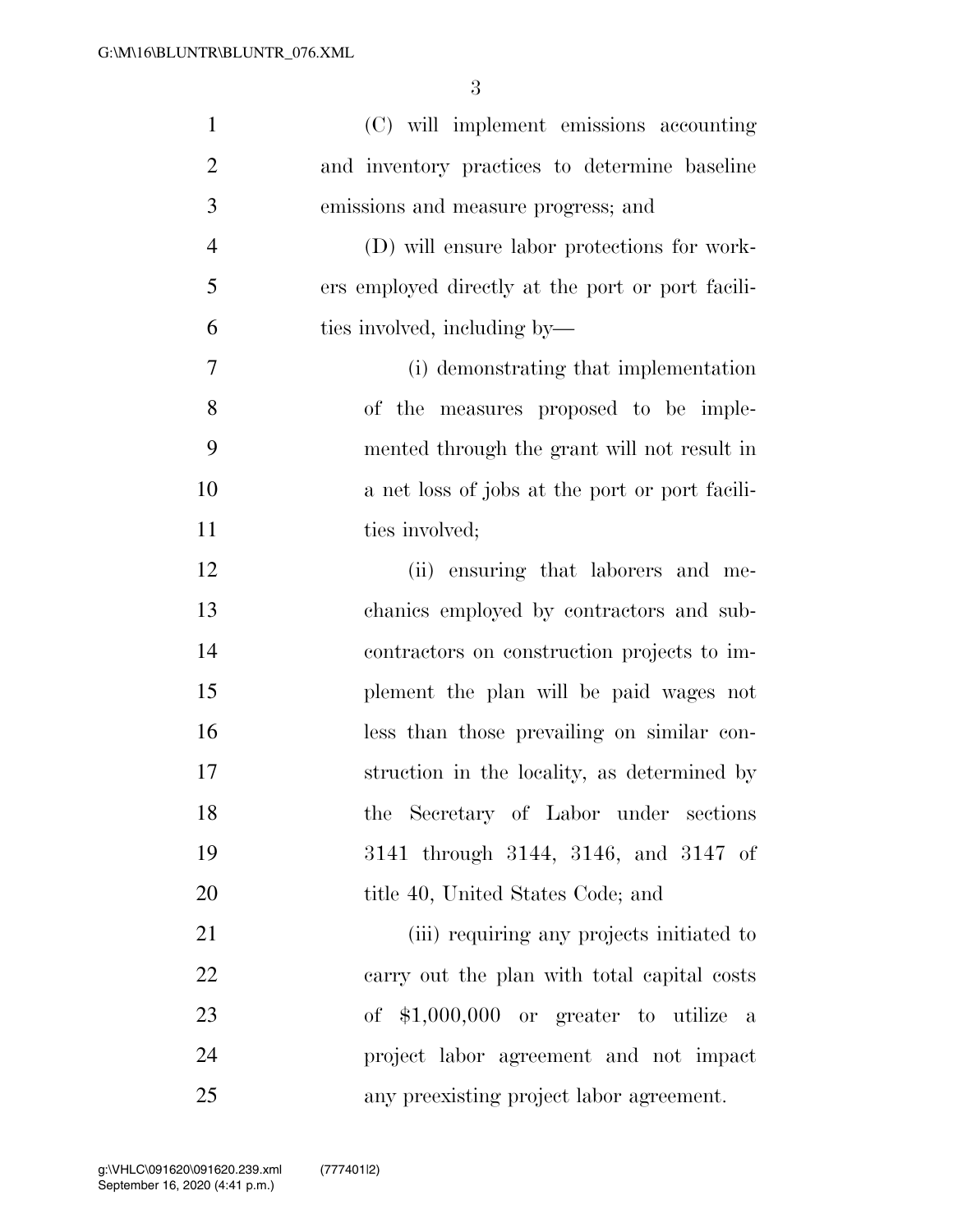| $\mathbf{1}$   | (4) OTHER COMPONENTS.—In addition to the               |
|----------------|--------------------------------------------------------|
| $\overline{2}$ | components required by paragraph (3), a climate ac-    |
| 3              | tion plan under paragraph (2) shall demonstrate        |
| $\overline{4}$ | that the measures proposed to be implemented           |
| 5              | through the grant will do at least 2 of the following: |
| 6              | (A) Improve energy efficiency at a port or             |
| 7              | port facility, including by using—                     |
| 8              | (i) energy-efficient vehicles, such as                 |
| 9              | hybrid, low-emission, or zero-emission vehi-           |
| 10             | cles;                                                  |
| 11             | (ii) energy efficient cargo-handling,                  |
| 12             | harbor vessels, or storage facilities such as          |
| 13             | energy-efficient refrigeration equipment;              |
| 14             | (iii) energy-efficient lighting;                       |
| 15             | (iv) shore power; or                                   |
| 16             | (v) other energy efficiency improve-                   |
| 17             | ments.                                                 |
| 18             | (B) Deploy technology or processes that                |
| 19             | reduce idling of vehicles at a port or port facil-     |
| 20             | ity.                                                   |
| 21             | (C) Reduce the direct emissions of green-              |
| 22             | house gases and other air pollutants with a goal       |
| 23             | of achieving zero emissions, including by replac-      |
| 24             | ing and retrofitting equipment (including vehi-        |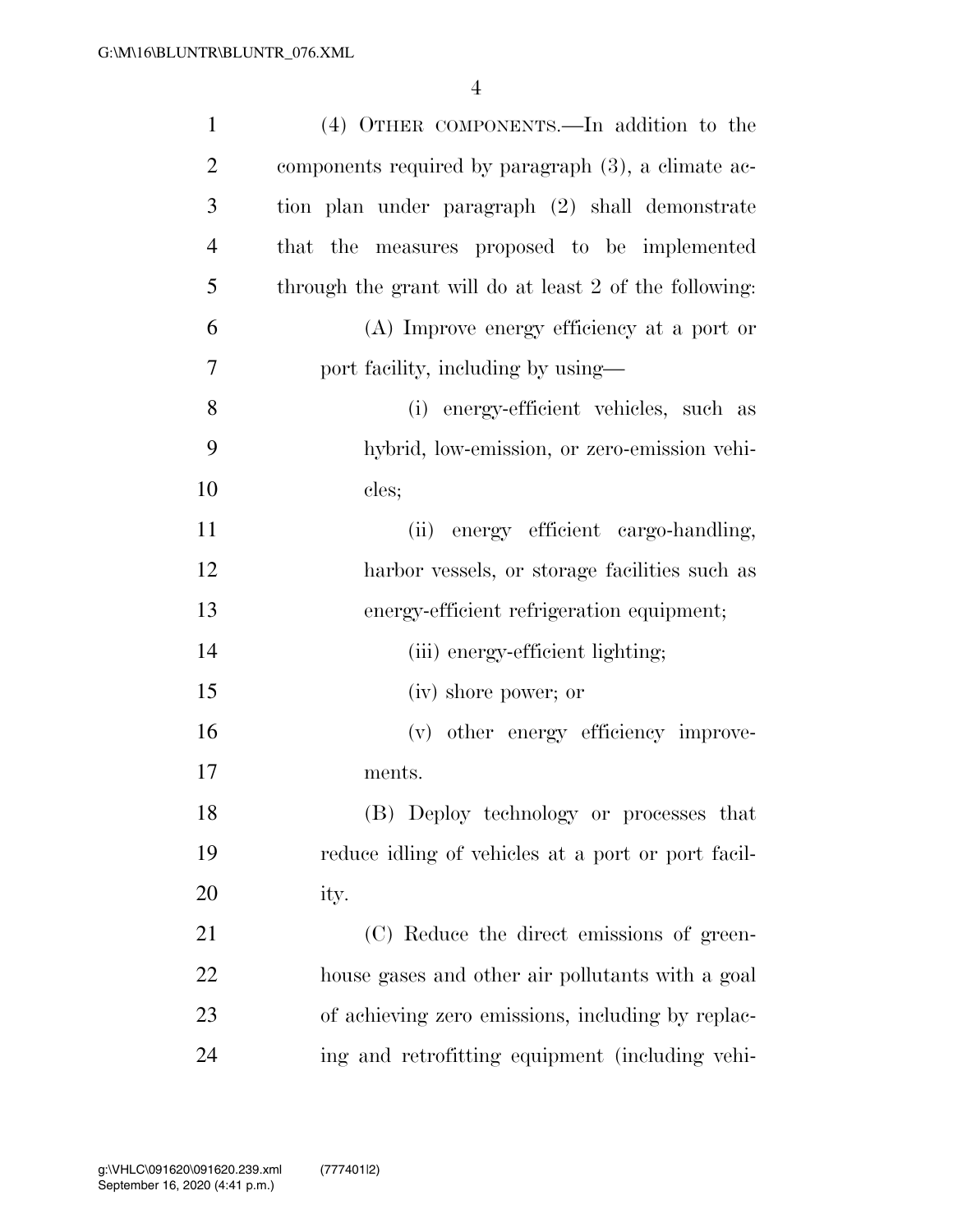| $\mathbf{1}$   | cles onsite, cargo-handling equipment, or harbor |
|----------------|--------------------------------------------------|
| $\overline{2}$ | vessels) at a port or port facility.             |
| 3              | (5) PROHIBITED USE.—An eligible entity may       |
| $\overline{4}$ | not use a grant provided under this section—     |
| 5              | (A) to purchase fully automated cargo han-       |
| 6              | dling equipment;                                 |
| 7              | (B) to build, or plan to build, terminal in-     |
| 8              | frastructure that is designed for fully auto-    |
| 9              | mated cargo handling equipment;                  |
| 10             | (C) to purchase, test, or develop highly         |
| 11             | automated trucks, chassis, or any related equip- |
| 12             | ment that can be used to transport container-    |
| 13             | ized freight; or                                 |
| 14             | (D) to extend to any independent con-            |
| 15             | tractor, independent owner, operator, or other   |
| 16             | entity that is not using employees for the sake  |
| 17             | of performing work on terminal grounds.          |
| 18             | (6) COORDINATION WITH STAKEHOLDERS.-In           |
| 19             | developing a climate action plan under paragraph |
| 20             | $(2)$ , an eligible entity shall—                |
| 21             | (A) identify and collaborate with stake-         |
| 22             | holders who may be affected by the plan, in-     |
| 23             | cluding local environmental justice communities  |
| 24             | and other near-port communities;                 |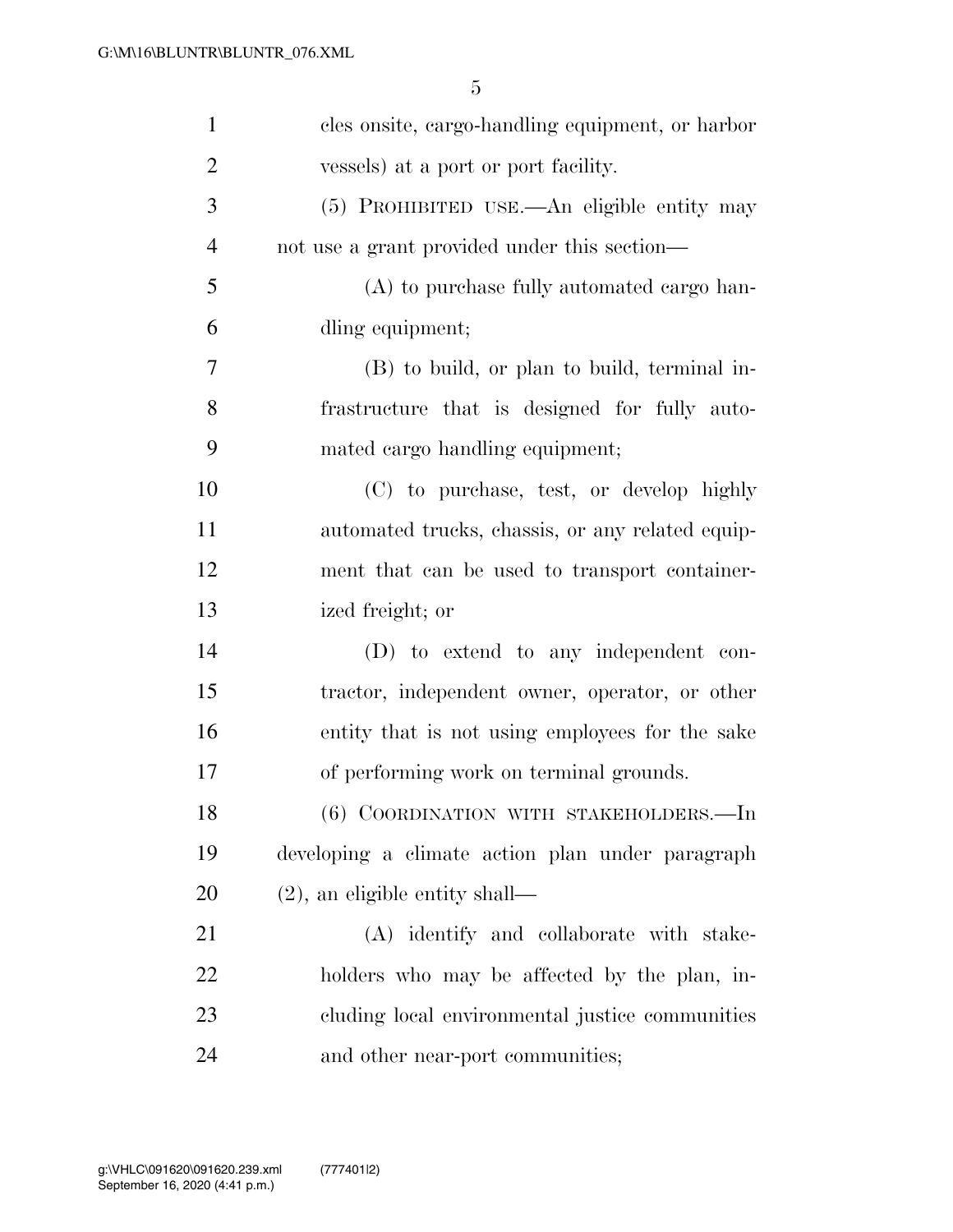| $\mathbf{1}$   | (B) address the potential cumulative ef-                |
|----------------|---------------------------------------------------------|
| $\overline{2}$ | fects of the plan on stakeholders when those ef-        |
| 3              | fects may have a community-level impact; and            |
| $\overline{4}$ | (C) ensure effective advance communica-                 |
| 5              | tion with stakeholders to avoid and minimize            |
| 6              | conflicts.                                              |
| 7              | (c) PRIORITY.—In awarding grants under this sec-        |
| 8              | tion, the Administrator of the Environmental Protection |
| 9              | Agency shall give priority to applicants proposing—     |
| 10             | $(1)$ to strive for zero emissions as a key strat-      |
| 11             | egy within the grantee's climate action plan under      |
| 12             | paragraph $(2)$ ;                                       |
| 13             | (2) to take a regional approach to reducing             |
| 14             | greenhouse gas emissions at ports;                      |
| 15             | $(3)$ to collaborate with near-port communities to      |
| 16             | identify and implement mutual solutions to reduce       |
| 17             | air pollutants at ports or port facilities affecting    |
| 18             | such communities, with emphasis given to implemen-      |
| 19             | tation of such solutions in near-port communities       |
| 20             | that are environmental justice communities;             |
| 21             | (4) to implement activities with off-site benefits,     |
| 22             | such as by reducing air pollutants from vehicles,       |
| 23             | equipment, and vessels at sites other than the port     |
| 24             | or port facilities involved; and                        |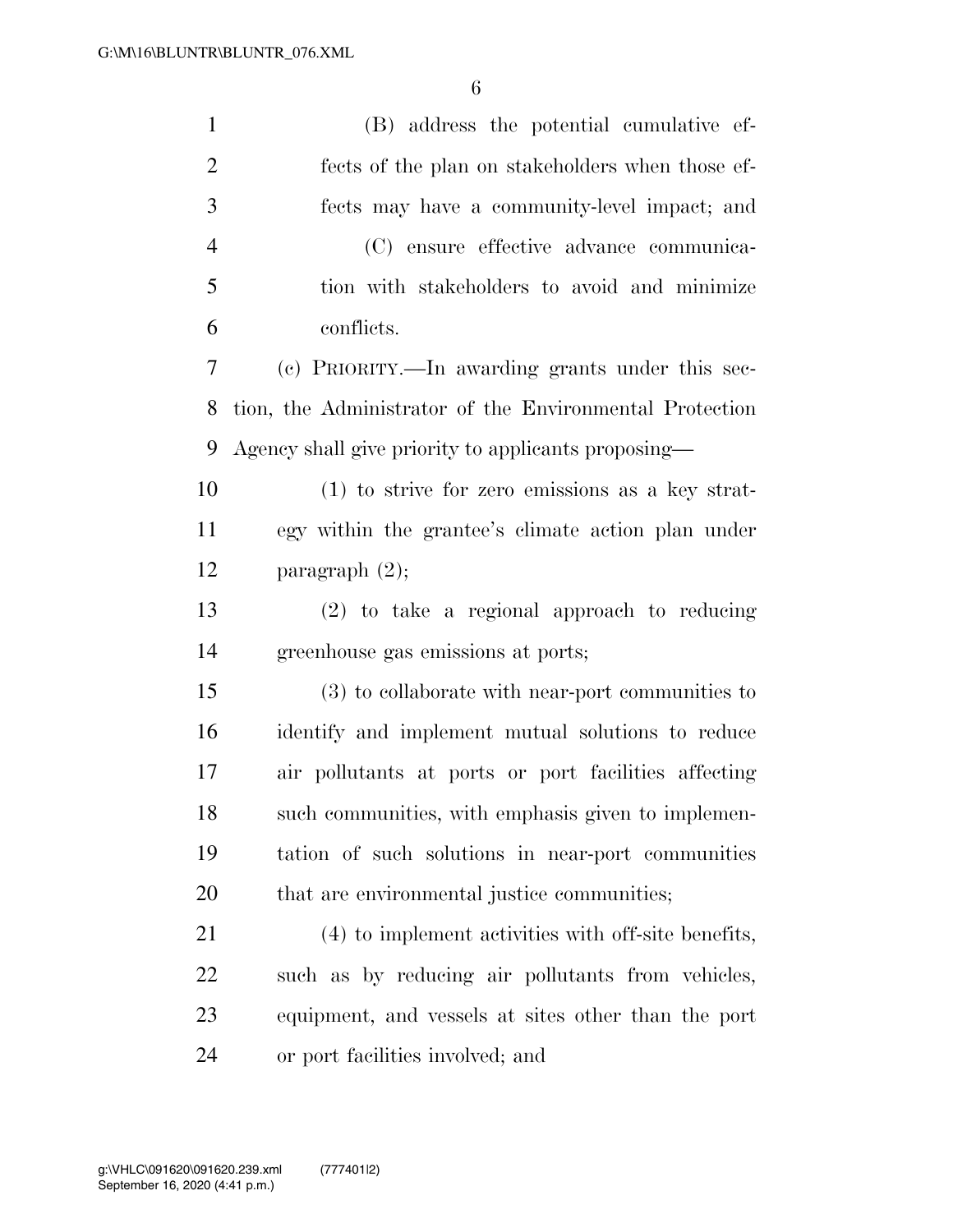| $\mathbf{1}$   | (5) to reduce localized health risk pursuant to     |
|----------------|-----------------------------------------------------|
| $\overline{2}$ | health risk reduction goals that are set within the |
| 3              | grantee's climate action plan under paragraph (2).  |
| $\overline{4}$ | (d) MODEL METHODOLOGIES.—The Administrator          |
| 5              | of the Environmental Protection Agency shall—       |
| 6              | (1) develop model methodologies which grantees      |
| 7              | under this section may choose to use for emissions  |
| 8              | accounting and inventory practices referred to in   |
| 9              | subsection $(b)(3)(C)$ ; and                        |
| 10             | (2) ensure that such methodologies are designed     |
| 11             | to measure progress in reducing air pollution at    |
| 12             | near-port communities.                              |
| 13             | (e) DEFINITIONS.—In this section:                   |
| 14             | (1) The term "Administrator" means the Ad-          |
| 15             | ministrator of the Environmental Protection Agency. |
| 16             | (2) The term "cargo-handling equipment" in-         |
| 17             | cludes—                                             |
| 18             | (A) ship-to-shore container cranes and              |
| 19             | other cranes;                                       |
| 20             | (B) container-handling equipment; and               |
| 21             | (C) equipment for moving or handling                |
| 22             | including trucks, reachstackers,<br>cargo,          |
| 23             | toploaders, and forklifts.                          |
| 24             | (3) The term "eligible entity" means—               |
| 25             | $(A)$ a port authority;                             |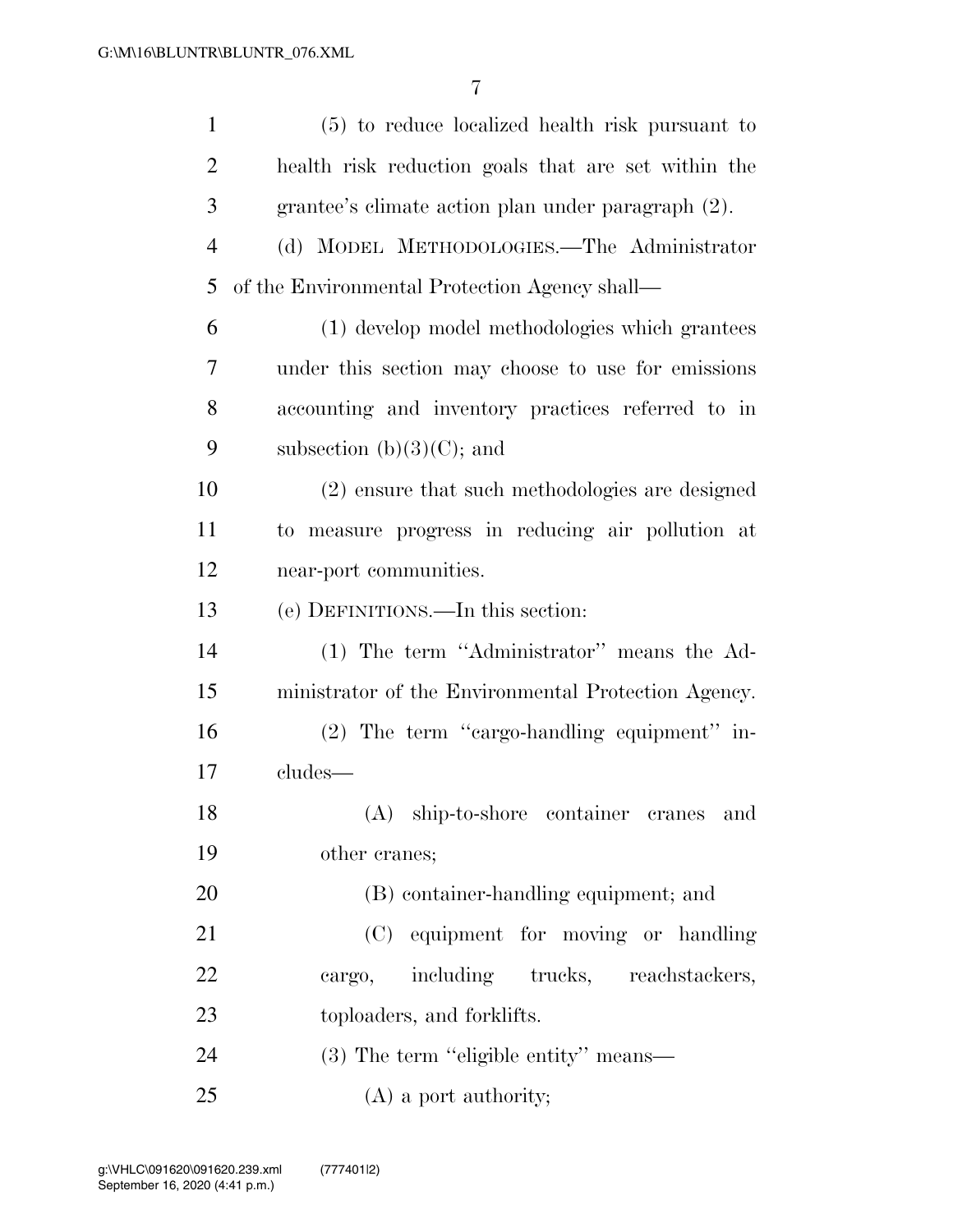| $\mathbf{1}$   | (B) a State, regional, local, or Tribal agen-          |
|----------------|--------------------------------------------------------|
| $\overline{2}$ | cy that has jurisdiction over a port authority or      |
| 3              | a port;                                                |
| $\overline{4}$ | (C) an air pollution control district; or              |
| 5              | (D) a private entity (including any non-               |
| 6              | profit organization) that—                             |
| $\overline{7}$ | (i) applies for a grant under this sec-                |
| 8              | tion in collaboration with an entity de-               |
| 9              | scribed in subparagraph $(A)$ , $(B)$ , or $(C)$ ;     |
| 10             | and                                                    |
| 11             | (ii) owns, operates, or uses a port fa-                |
| 12             | cility, cargo equipment, transportation                |
| 13             | equipment, related technology, or a ware-              |
| 14             | house facility at a port or port facility.             |
| 15             | (4) The term "environmental justice commu-             |
| 16             | nity" means a community with significant represen-     |
| 17             | tation of communities of color, low-income commu-      |
| 18             | nities, or Tribal and indigenous communities, that     |
| 19             | experiences, or is at risk of experiencing, higher or  |
| 20             | more adverse human health or environmental effects.    |
| 21             | $(5)$ The term "harbor vessel" includes a ship,        |
| 22             | boat, lighter, or maritime vessel designed for service |
| 23             | at and around harbors and ports.                       |
| 24             | $(6)$ The term "inland port" means a logistics or      |
| 25             | distribution hub that is located inland from navi-     |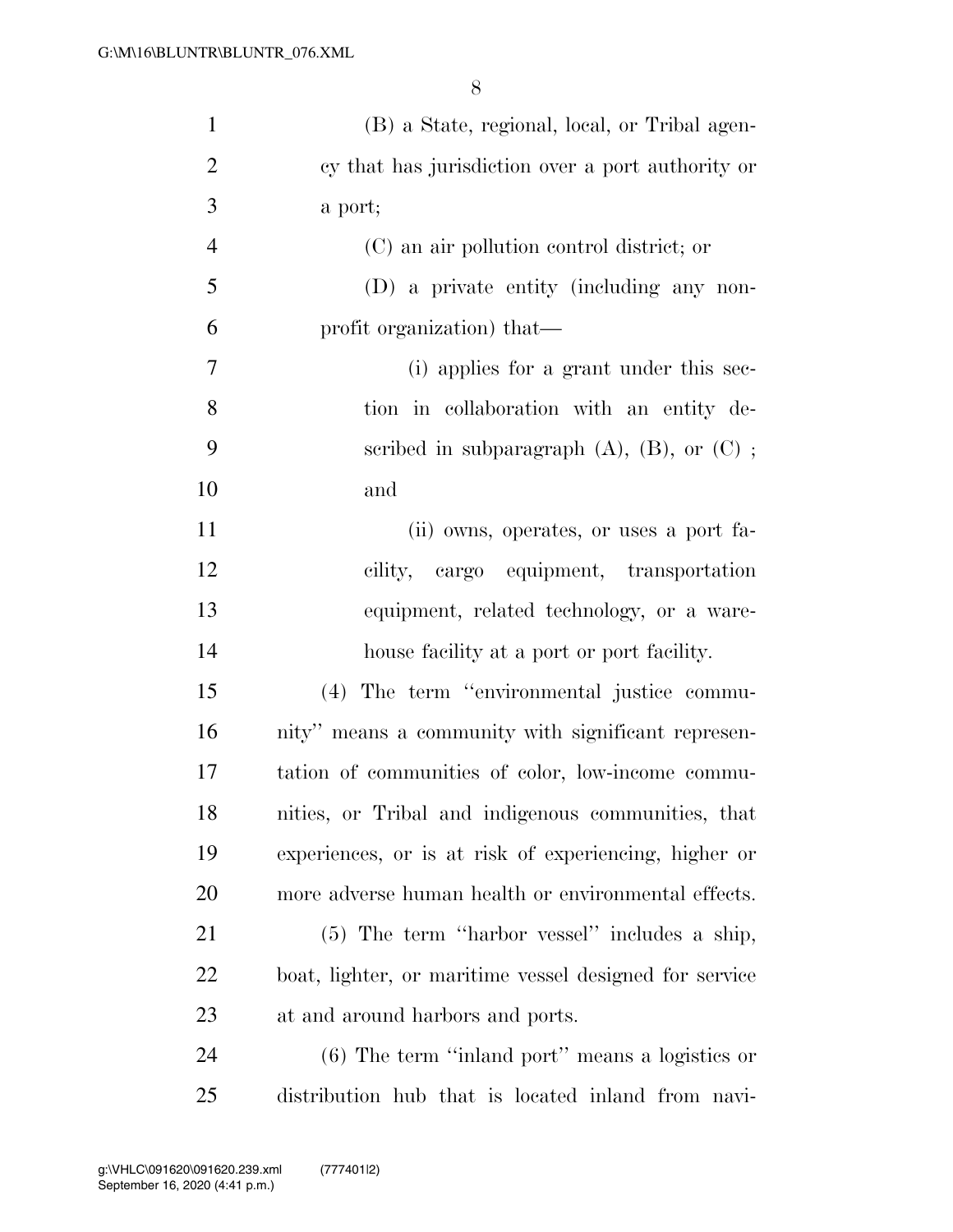gable waters, where cargo, such as break-bulk cargo or cargo in shipping containers, is processed, stored, and transferred between trucks, rail cars, or air- craft. (7) The term ''port'' includes an inland port.

 (8) The term ''stakeholder'' means residents, community groups, businesses, business owners, labor unions, commission members, or groups from which a near-port community draws its resources that—

 (A) have interest in the climate action plan of a grantee under this section; or

 (B) can affect or be affected by the objec- tives and policies of such a climate action plan. (f) AUTHORIZATION OF APPROPRIATIONS.—

 (1) IN GENERAL.—To carry out this subtitle, there is authorized to be appropriated \$250,000,000 18 for each of fiscal years 2021 through 2025.

 (2) DEVELOPMENT OF CLIMATE ACTION PLANS.—In addition to the authorization of appro- priations in paragraph (1), there is authorized to be appropriated for grants pursuant to subsection 23 (a)(2) to develop climate action plans  $$50,000,000$